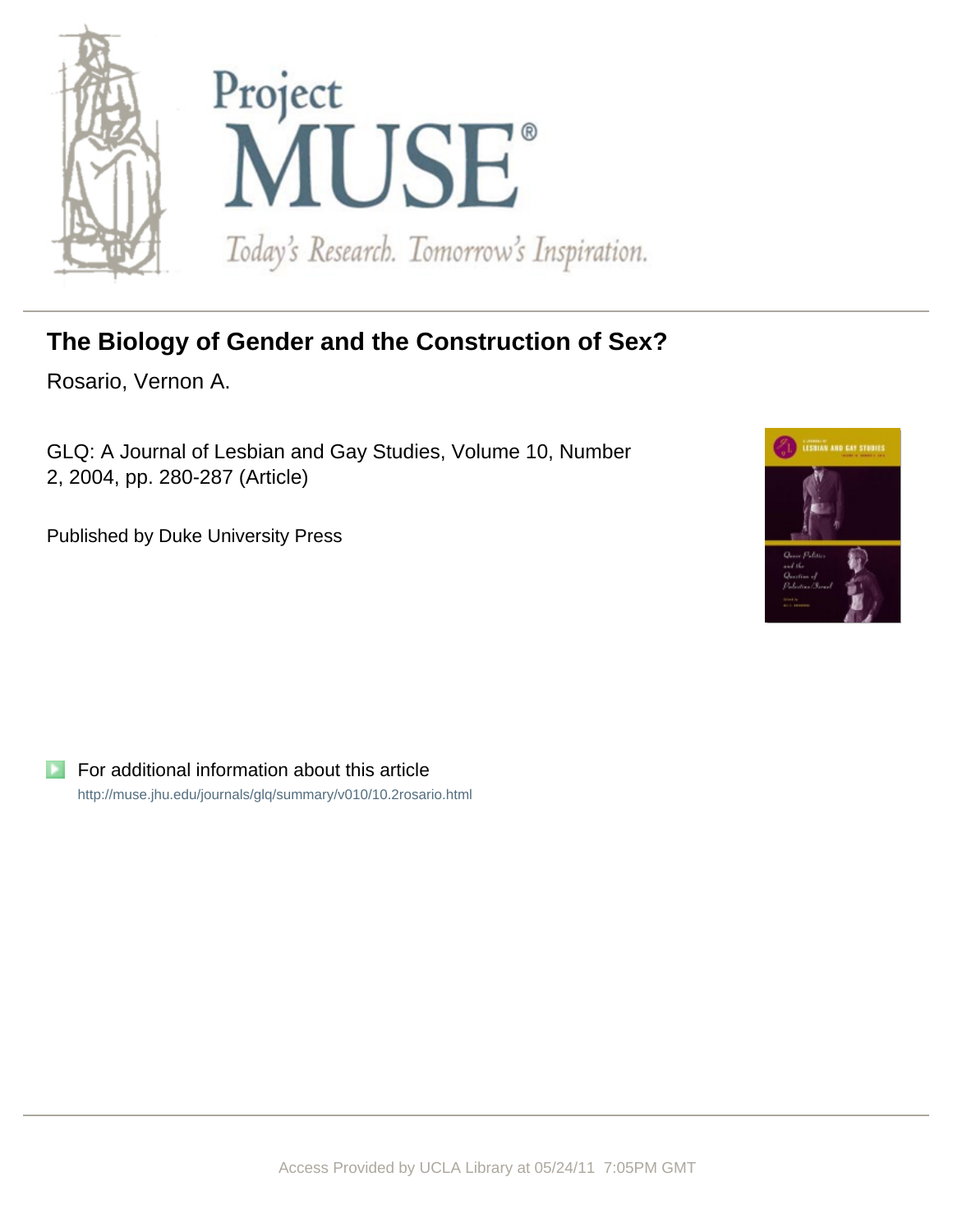crete political struggles in a situation where discrimination is still the legal and social norm. They should invite curiosity and incite action, but they often do the opposite. While anger about discrimination in the United States may still energize sexual and gender studies, in the Netherlands complacency is sucking the blood from them.

One way to invigorate the field internationally is to spark the interest of the curious who float beyond gender and sexual double binds, that is, to create transversal connections between the excluded and marginalized and to bypass centers and norms. Gender and sexuality issues became more intertwined and complicated with the rise of multiple gender positions. Civil society in the Netherlands does not take note of such developments. A major task for Anglo-Saxon academe seems to be to bring abstract theories and concrete practices together.

The stakes are too high to remain enclosed in the philosophies of the ivory tower or the concrete struggles of the streets. Queer studies need activism, just as queer movements need theorizing turned to practical applications. It is nice to link queer and gender on campus, but they should also intermingle beyond novels and movies, in streets and dark rooms.

## **The Biology of Gender and the Construction of Sex?** *Vernon A. Rosario*

Biomedicine has long had a contentious place in homosexual politics and queer studies. Paeans to the liberating role of science go back to the Victorian origins of the term *homosexuality* itself, when "sexual inverts" such as Karl Heinrich Ulrichs and Magnus Hirschfeld argued for biological models of the hereditary and hormonal basis of "innate" homosexuality.1 Homophile groups of the 1950s and 1960s were also accommodating to doctors in the hope that these figures of authority could liberalize public opinion. The argument that science was irrelevant to homosexual emancipation was made most astutely in the mid-1950s by Franklin Kameny, a leader of gay liberation.2 He pointed out how societal homophobia repeatedly tainted researchers' methodology. His critique helped instigate the assault that forced the American Psychiatric Association in 1973 to remove the diagnosis of homosexuality from the psychiatric nosology.3

Nevertheless, interest in the biological determinants of sexual orientation continued to be central to the essentialism-versus-constructionism wars that riled us all in gay and lesbian studies in the 1980s. By the early 1990s the debate had grown tiresome and was ably dissected and put in formaldehyde by Edward Stein's anthology on the topic.4 The debate built on the feminist legacy of suspicion (if not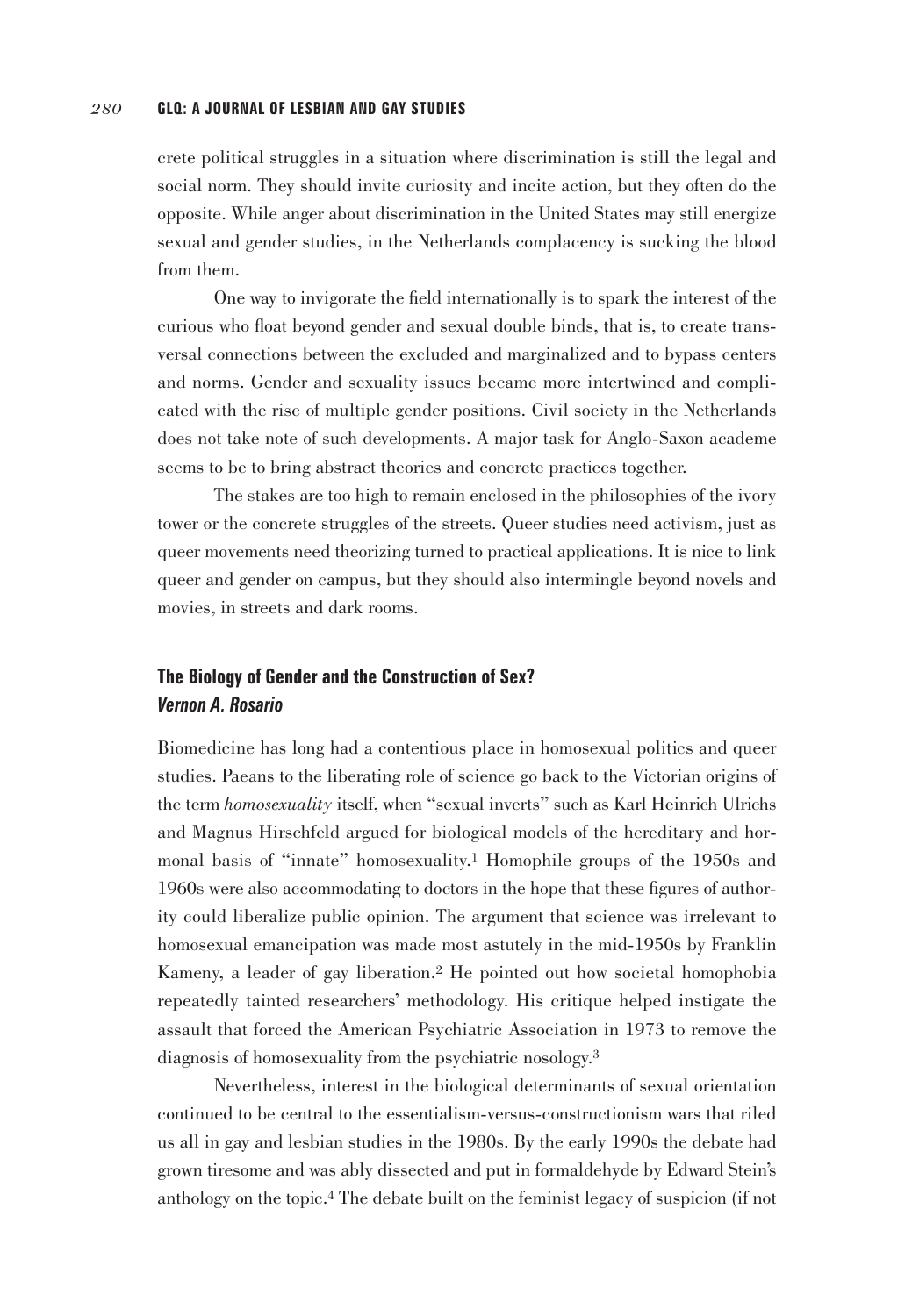hostility) toward sexual science, which often reified male chauvinist constructions of biologically essential female inferiority.5 Similar critiques of biological essentialism have been waged around issues of race and a long history of scientific "proof" of the inferiority of non-European races.<sup>6</sup>

Yet biology soon came back to haunt us. The gay twin studies, the "gay hypothalamus," and the "gay gene" study of the early 1990s were front-page news and were fairly uncritically accepted by the gay press as well.7 Genetic explanations of homosexuality have been enthusiastically embraced by many gays and lesbians.8 In my psychiatric practice I regularly hear these explanations from gay and lesbian clients of all ages.9 Elsewhere I have analyzed why the American gay community (middle-class men in particular) have embraced the notion of a gay gene, and I have argued that molecular genetics is itself a social construct.10 Meanwhile, transgendered and intersexed people were forging new political movements that forced me to reconsider the place of the body and biology.

Sandy Stone's 1991 essay, "The 'Empire' Strikes Back: A Posttranssexual Manifesto," was a rallying cry for a new generation of transgender activists and theorists. She called on transgenders to tell their full stories and not the stereotyped clinical narrative required by the gender reassignment gatekeepers in the medical profession.11 This meant proclaiming an identity as transgendered rather than following the medical expectation to discard a past gendered history and pass as either male or female. A new generation of transgendered theorists deployed antiessentialist, feminist, and queer theory to further flesh out the "post" in fin de siècle transgender ontology. Susan Stryker, in the introduction to the groundbreaking transgender issue of *GLQ*, fully embraced a performative/discursive model of queer, transgender identity. For Stryker, queer transgenderism was a radical, antiheteronormative praxis of self-transformation through performance—not only of gender but of sexuality and anatomy.12

Other theorists have been critical of the aleatory quality of transgender identity in these performative models and have returned to a certain ineluctable materiality of the body and sex, as well as an irreducibility of gender. Even at the risk of falling into a somatic determinism and gender essentialism, Jay Prosser examines the gender experience of transsexuals and the real, poignant ways in which gender identity maps onto anatomy. Prosser aggressively wrestles with the discursive theory of Judith Butler and, more broadly, with the queer theory appropriations of trans identity. Prosser is particularly critical of Butler's reluctance to grapple with the materiality of the body and with her repeated "deliteralization of sex." Prosser points out that transgenderism is exploited in this queer analysis of sex/gender as a subversive denaturalization of sex; however, the actual embodied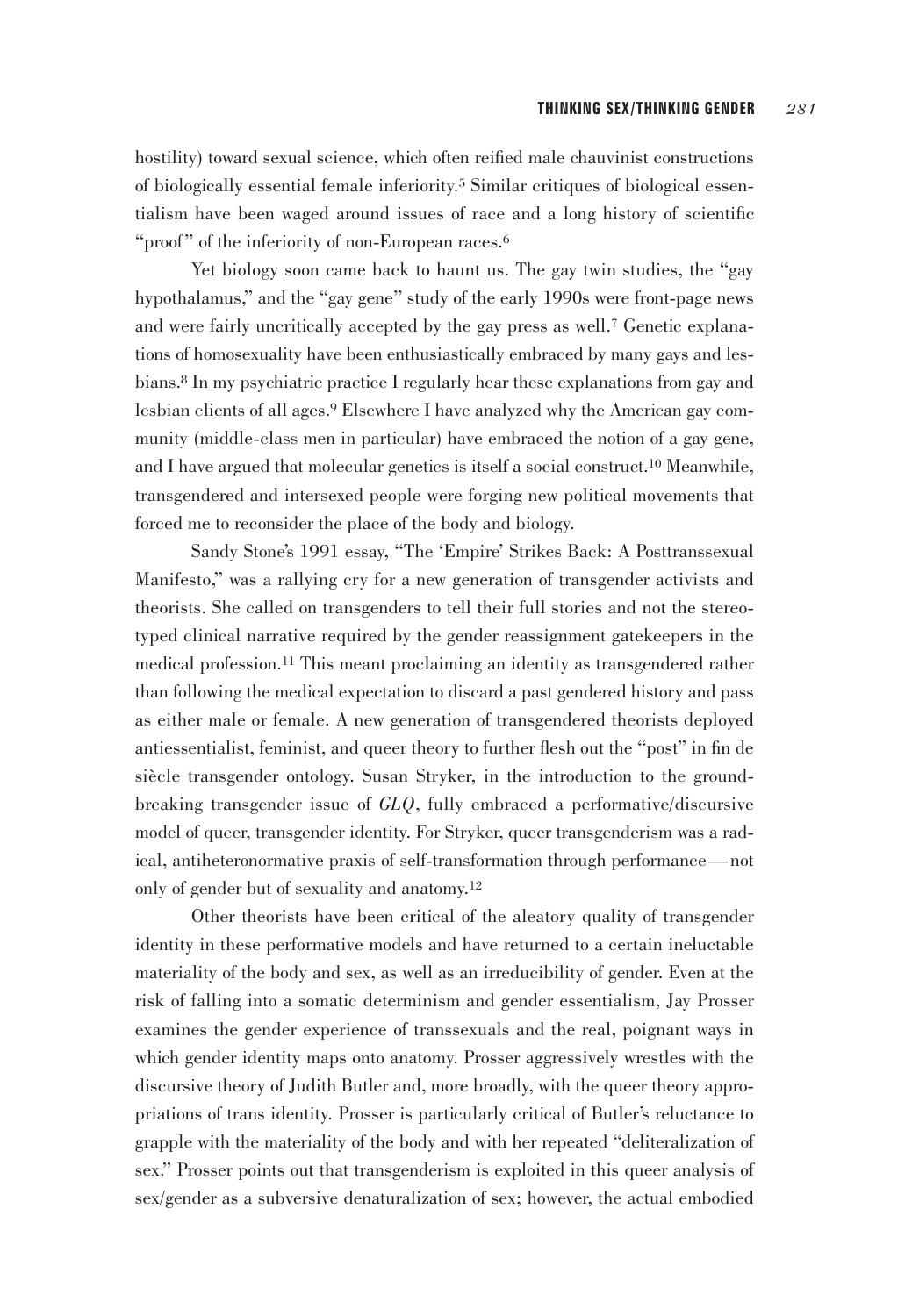gender experience of many transsexuals is delegitimized if we collapse sex into gender. As Prosser succinctly puts it, "*Gender Trouble* uses transsexuality to exemplify not the constitutive significance of somatic feeling but the reverse, the phantasmatic status of sex."13

The transgendered sociologist Henry Rubin is similarly critical of many queer theorists' appropriations of transgender identity. Rubin tries to find a new avenue for understanding the transgender experience that takes account of his informants' sense of their essential and embodied gender identity rather than discount it as false consciousness or sex/gender reactionism.14 Many of his informants experience gender as deeply and permanently embedded in their bodies, and they demand that it be further materialized through hormonal and surgical interventions. Their struggle is not an arbitrary, ludic performance of gender masquerade but a hard-fought pursuit of an essential identity experienced as grounded in matter and constructed through biology.

Joanne Meyerowitz's sociomedical history of transsexualism points out the long-standing popularity of biological models of transsexualism among transsexuals. Christine Jorgensen, who brought transsexualism to worldwide attention in 1952, explained her condition as the result of a "glandular imbalance" that was "deep-rooted in all the cells of [her] body."15 Mid-1990s Dutch findings of neuroanatomical differences between transsexuals and nontranssexuals received much coverage in the transgendered press. The transsexual gynecologist Sheila Kirk argued that this research pointed to the role of intrauterine hormones in shaping the developing brain and determining gender identity.16 This hormonal model is similar to the one suggested by Victorian sexologists such as Hirschfeld and repopularized in the early 1990s by Simon LeVay.17 A genetic model for transgenderism helped the endearing boy in the Belgian film *Ma vie en rose* (dir. Alain Berliner; 1998) justify his female identity and cross-dressing.

The place of biology in shaping somatic sex, gender identity, and sexuality has most forcefully come to popular and academic attention with the emergence of a newly politicized intersex movement. *Intersex* is the umbrella medical term to describe the presence of ambiguous or unusual genitalia at birth (conditions also classified as hermaphroditism and pseudohermaphroditism). In 1993 Cheryl Chase launched the Intersex Society of North America (ISNA) to challenge the surgical "normalization" of intersex genitalia.18 While several support groups for specific intersex syndromes (such as Turner's, androgen insensitivity, and Kleinfelter's) had formed in the late 1980s and early 1990s, they had sought to collaborate with doctors to improve medical diagnosis, treatment, and prevention of the diverse intersex conditions. By contrast, the ISNA questioned the ethics of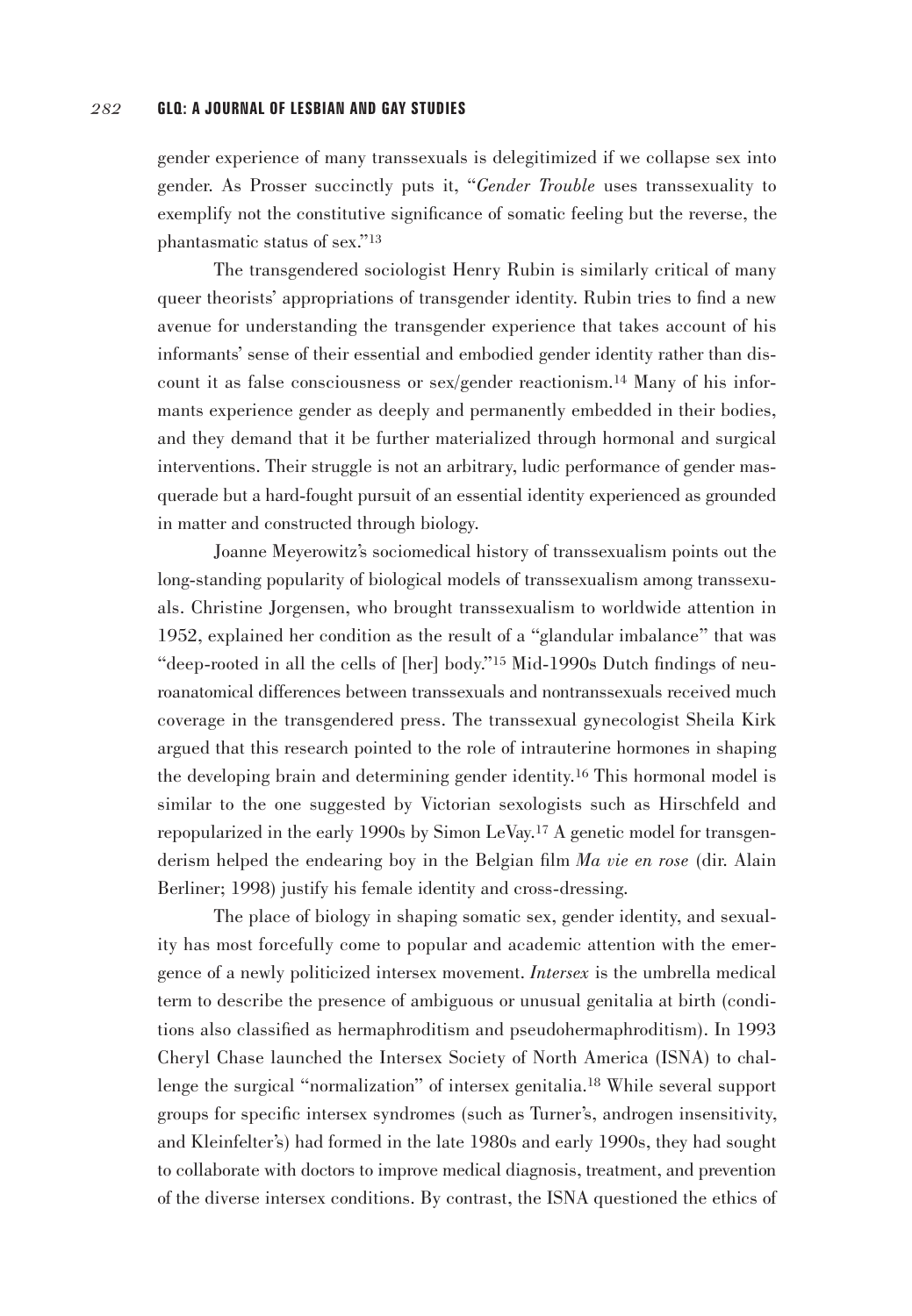nonessential surgery and the medical enforcement of a two-sex system that such intervention implies.19

The "John/Joan" scandal, followed by John Colapinto's book-length exposé of it, catapulted intersex issues to popular consciousness in 1997.20 Ironically, David Reimer—the person involved—was not intersexed but was subjected to sex reassignment after accidental penile ablation during circumcision at the age of eight months. Nevertheless, the case was exploited for opposing arguments. On the one hand, Reimer's history was used to show that gender was innate and could not be molded arbitrarily through surgery and rearing, as the psychologist John Money had claimed since the 1950s.<sup>21</sup> Thus the media used the case to discredit Money's distinction between sex and gender, as well as feminism and social constructionism in general.22 On the other hand, feminist and queer academics turned intersex into the next great hope for deconstructing sex/gender.23 Butler has used the case to undermine any anatomical or chromosomal determinism of gender and to demonstrate "the arbitrariness and falsity of gender dimorphism."24

The distinction that Money had drawn was an a priori, theoretical one.25 Though battered over time, it was a building block of feminist theory from the 1960s on.26 Even if the biological, historical, and social qualities of the sexes could not be neatly divided into material and sociocultural aspects—that is, sex and gender—the dichotomy was productive and politically expedient. Indeed, the trend in gender and queer studies in the 1990s, following Butler's lead in *Gender Trouble*, was to give precedence to gender by interpreting sex as just another incarnation of gender.

On the contrary, transsexual and intersex activists have increasingly wanted to reverse the polarities of the sex/gender distinction, arguing that the material forces that shape sex also determine gender. For example, Lynn Conway, an engineering professor who transitioned in 1968, relies on recent intersex data to conclude that gender is not socially constructed but determined by the effects of hormones on the embryonic brain.27

The ISNA has criticized feminist appropriations of intersex to deconstruct sex/gender, often to the exclusion of the real-world challenges faced by intersexed people.28 Intersexuality epitomizes the distinctness yet imbrication of biology and identity. Neonatal intersex conditions are characterized by fairly rare anatomical and hormonal conditions (present in one to two live births per thousand) that lead to unusual genital and gonadal anatomy. The more common intersex conditions are congenital adrenal hyperplasia, androgen insensitivity syndrome, Turner's syndrome, Kleinfelter's syndrome, and severe forms of hypospadias. As the ISNA insists, these are objective, material conditions, not indications of an elective gen-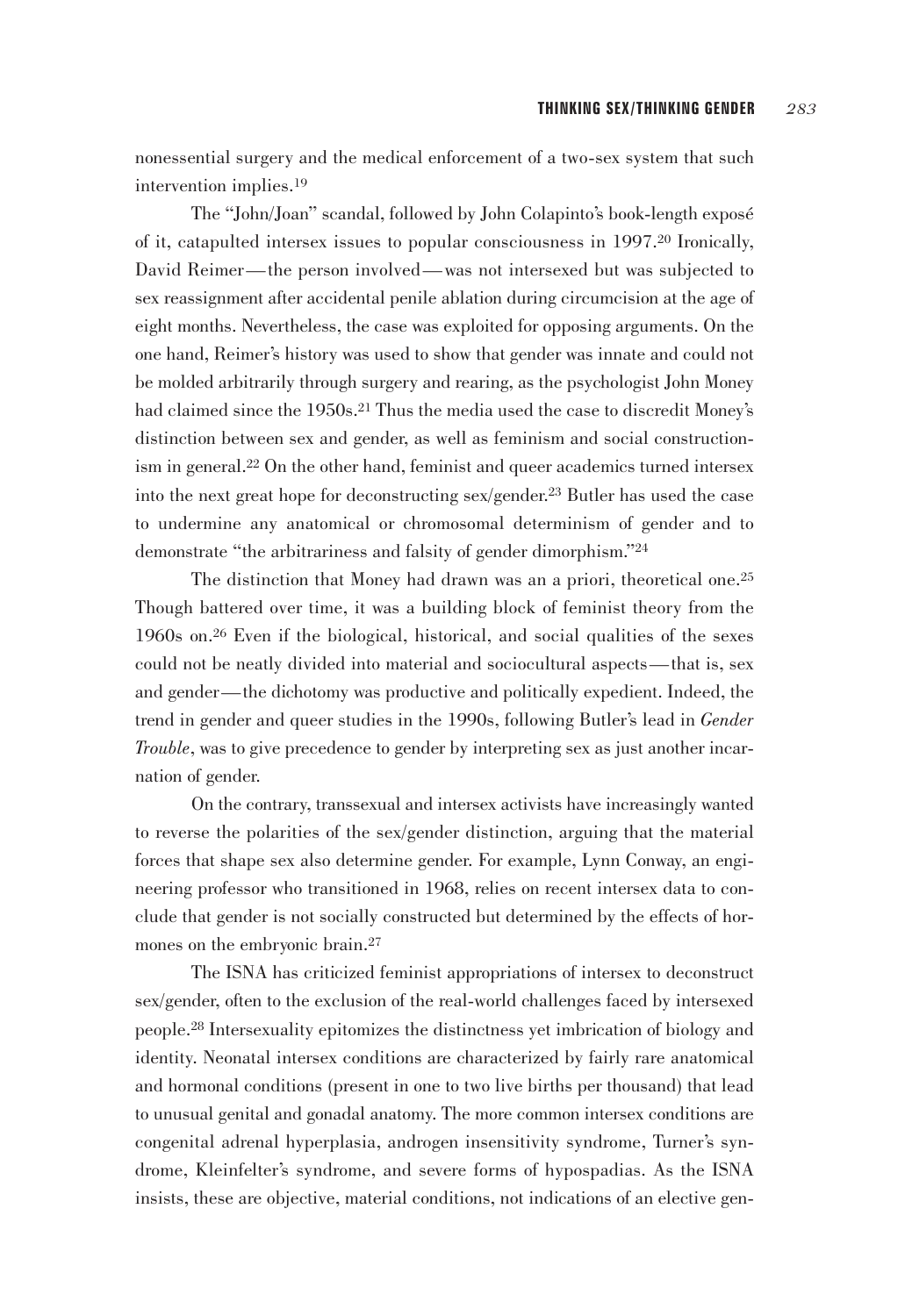der identity: "[Intersex] is different from, for example, having a feeling that your identity is different from [that of] most women (or men). People with intersex conditions generally don't have to search for evidence that they are intersexed; the evidence is in their own bodies."29

Intersex, however, *is* an elective identity for this diverse subset of people. Indeed, it is a controversial one that many affected individuals repudiate. Despite discordant sex chromosomes, genitals, and/or gonads, the vast majority of intersexed people have a definite gender identity as male or female; they are not intergendered. Therefore they dislike the "intersex" label, which they perceive as inaccurate, stigmatizing, and too political. In fact, the politically radical and catchy claim that everyone is intersexed trivializes the unique medical and psychological challenges faced by people with intersex conditions. The ISNA insists that its current mission is not to end the sexing of intersexed children or to eliminate the sex/gender system but to advocate for patient agency in medical interventions.<sup>30</sup>

Finally, research in the molecular genetics of sex determination is doing more to deconstruct our understanding of the biology of sex than the work of Money or gender studies.<sup>31</sup> The notion that the Y chromosome determines male sex now appears to be grossly simplistic. The identification of the SRY gene (i.e., the sex-determining region of Y) in the 1990s was quickly followed by the discovery of six other genes critical to male sex determination that are on the X chromosome as well as the autosomes (nonsex chromosomes).32 The genetic and molecular triggers for the complex steps in the embryonic development and differentiation of the reproductive system are emerging as multifactorial and highly interdependent. At multiple critical moments, various genes trigger other genes with an array of nonsexual functions in a dynamic play of shifting molecular signifiers.

While intersex suggests the biology and fixity of gender, transsexualism suggests the material (re)construction of sex. Yet both states demonstrate that sex and gender are not distinct entities but are intimately intertwined, even when they appear to be at odds. Anatomy is not destiny, yet it cannot be simply reimagined by a discursive mantra. Anatomy and physiology impose certain limits to discursive or hermeneutic possibilities quite beyond the forces of culture and society. However, the molecular genetics of sex highlights the complexity and fragility of the biological elements of sex, to say nothing of gender or sexuality. Transgendered and intersexed individuals poignantly remind us that confronting, understanding, and managing these material limits of the body are tremendous challenges. It is perhaps our great fortune that, despite the numerous biological and psychological determinants of human sex/gender/sexuality, they are still largely *under*deter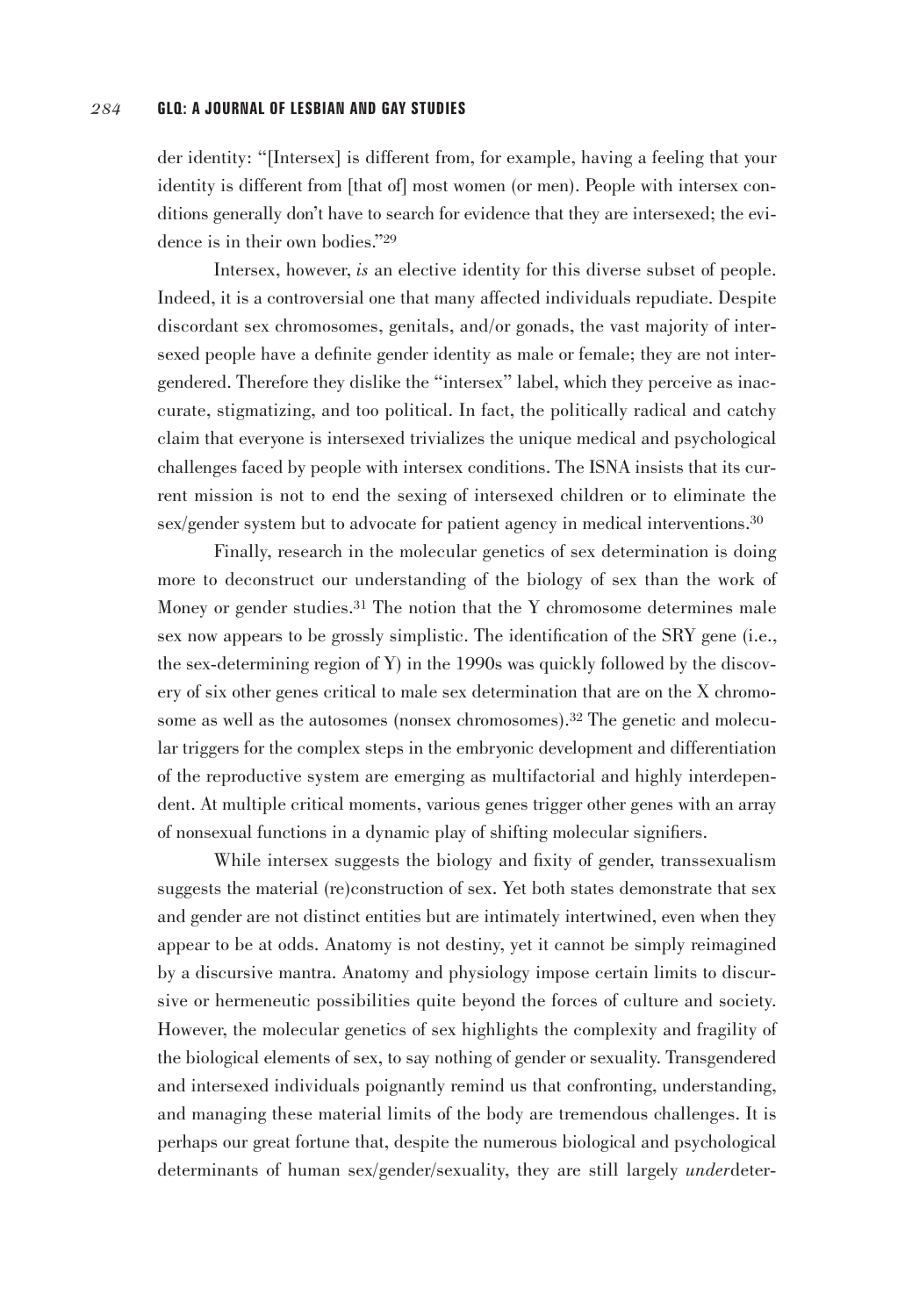mined; hence our enormous diversity. This complex irreducibility allows for the myriad personal and cultural narratives of sex/gender/sexuality that permit such varied pleasures and such endless scholarship.

### **Notes**

- 1. Karl Heinrich Ulrichs, *Forschungen über das Räthsel der mannmännlichen Liebe*, ed. Hubert Kennedy, 4 vols. (Berlin: Winkel, 1994); Magnus Hirschfeld, *Die Homosexualität des Mannes und des Weibes* (Berlin: Marcus, 1914).
- 2. Franklin Kameny, "Does Research into Homosexuality Matter?" *Ladder*, May 1965, 14–20.
- 3. See Ronald Bayer, *Homosexuality and American Psychiatry: The Politics of Diagnosis* (Princeton: Princeton University Press, 1987).
- 4. Edward Stein, ed., *Forms of Desire: Sexual Orientation and the Social Constructionist Controversy* (New York: Routledge, 1992).
- 5. See, e.g., Londa Schiebinger, *The Mind Has No Sex? Women in the Origins of Modern Science* (Cambridge, MA: Harvard University Press, 1989); Ruth Hubbard, *The Politics of Women's Biology* (New Brunswick, NJ: Rutgers University Press, 1990); and Anne Fausto-Sterling, *Myths of Gender: Biological Theories about Women and Men* (New York: Basic, 1985). Some feminist scholars could also deconstruct science and envision new methodologies that embraced feminist and progressive politics, e.g., Donna J. Haraway, *Simians, Cyborgs, and Women: The Reinvention of Nature* (New York: Routledge, 1991); and Sandra Harding, *The Science Question in Feminism* (Ithaca: Cornell University Press, 1986).
- 6. One recent controversy in this area was instigated by Richard J. Herrnstein and Charles Murray, *The Bell Curve: Intelligence and Class Structure in American Life* (New York: Free, 1994), which provoked vocal criticism, e.g., Steven Fraser, ed., *The Bell Curve Wars: Race, Intelligence, and the Future of America* (New York: Basic, 1995).
- 7. J. Michael Bailey and Richard C. Pillard, "A Genetic Study of Male Sexual Orientation," *Archives of General Psychiatry* 48 (1991): 1089 –96; Simon LeVay, "A Difference in Hypothalamic Structure between Heterosexual and Homosexual Men," *Science*, no. 253 (1991): 1034–37; Dean Hamer et al., "A Linkage between DNA Markers on the X Chromosome and Male Sexual Orientation," *Science*, no. 261 (1993): 321–27. Mark Schoofs indicted the media's uncritical reception of these studies in "Geneocide: Can Scientists 'Cure' Homosexuality by Altering DNA?" *Village Voice*, 1997.
- 8. Chandler Burr, *A Separate Creation: The Search for the Biological Origins of Sexual Orientation* (New York: Hyperion, 1996); Vera Whisman, *Queer by Choice: Lesbians, Gay Men, and the Politics of Identity* (New York: Routledge, 1996).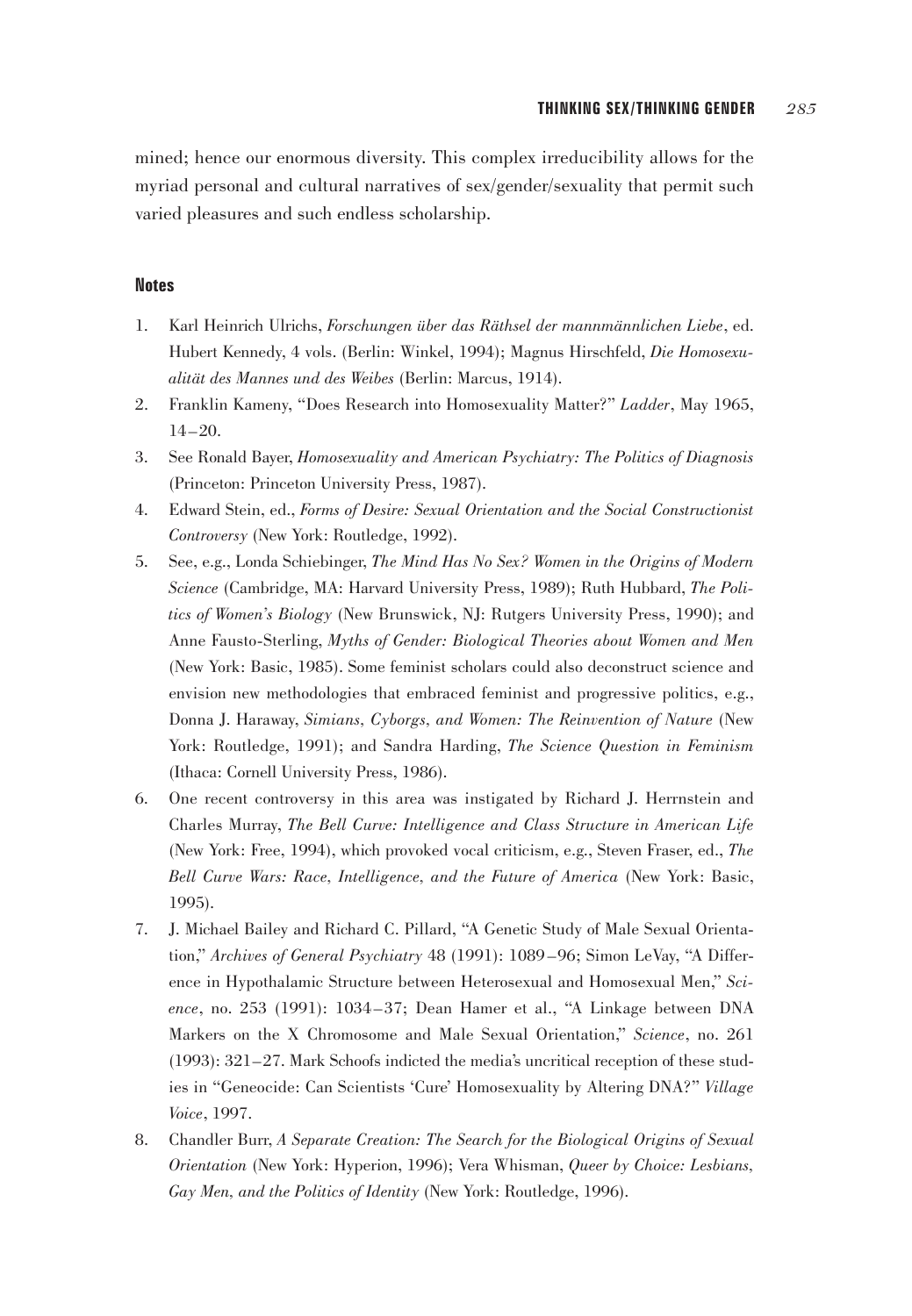- 9. On the psychodynamic function of biological explanations of homosexuality see Jack Drescher, *Psychoanalytic Therapy and the Gay Man* (Hillsdale, NJ: Analytic, 1998).
- 10. Vernon A. Rosario, "Homosexual Bio-Histories: Genetic Nostalgias and the Quest for Paternity," in *Science and Homosexualities*, ed. Vernon A. Rosario (New York: Routledge, 1997), 1–25.
- 11. Sandy Stone, "The 'Empire' Strikes Back: A Posttranssexual Manifesto," in *Body Guards: The Cultural Politics of Gender Ambiguity*, ed. Julia Epstein and Kristina Straub (New York: Routledge, 1991), 280–304.
- 12. Susan Stryker, "The Transgender Issue: An Introduction," *GLQ* 4 (1998): 145–58.
- 13. Jay Prosser, *Second Skins: The Body Narratives of Transsexuality* (New York: Columbia University Press, 1998), 44, 43. See Judith Butler, *Gender Trouble: Feminism and the Subversion of Identity* (New York: Routledge, 1990).
- 14. Henry Rubin, *Self-Made Men: Identity and Embodiment among Transsexual Men* (Nashville, TN: Vanderbilt University Press, 2003).
- 15. Quoted in Joanne Meyerowitz, *How Sex Changed: A History of Transsexuality in the United States* (Cambridge, MA: Harvard University Press, 2002), 66.
- 16. J.-N. Zhou et al., "A Sex Difference in the Human Brain and Its Relation to Transsexuality," *Nature*, no. 378 (1995): 68 –70; Sheila Kirk, "The Brain: A Brief Look at Our Nervous System," *Transgender Community News*, September 1999, 16 –17.
- 17. Magnus Hirschfeld [T. Ramien, pseud.], *Sappho und Sokrates, oder Wie erklärt sich die Liebe der Männer und Frauen zu Personen des eigenen Geschlechts?* (Leipzig: Spohr, 1896); Simon LeVay, *The Sexual Brain* (Cambridge, MA: MIT Press, 1993).
- 18. See Cheryl Chase, "Hermaphrodites with Attitude: Mapping the Emergence of Intersex Political Activism," *GLQ* 4 (1998): 189–211.
- 19. On the medical enforcement of a binary sex system see Suzanne J. Kessler, *Lessons from the Intersexed* (New Brunswick, NJ: Rutgers University Press, 1998).
- 20. Natalie Angier, "Sexual Identity Not Pliable after All, Report Says," *New York Times*, March 14, 1997; John Colapinto, *As Nature Made Him: The Boy Who Was Raised as a Girl* (New York: HarperCollins, 2000).
- 21. See Colapinto, *As Nature Made Him*; and Milton Diamond, "Prenatal Predisposition and the Clinical Management of Some Pediatric Conditions," *Journal of Sex and Marital Therapy* 22 (1996): 139–47.
- 22. "Anatomy *Is* Destiny," *New York Post*, March 17, 1997.
- 23. See Kessler, *Lessons*.
- 24. Judith Butler, "Doing Justice to Someone: Sex Reassignment and Allegories of Transsexuality," *GLQ* 7 (2001): 627.
- 25. John Money, John G. Hampson, and Joan L. Hampson, "Imprinting and the Establishment of Gender Role," *Archives of Neurology and Psychiatry* 77 (1957): 333–36.
- 26. John Money, "The Concept of Gender Identity Disorder in Childhood and Adolescence after Thirty-nine Years," *Journal of Sex and Marital Therapy* 20 (1994): 163–77.